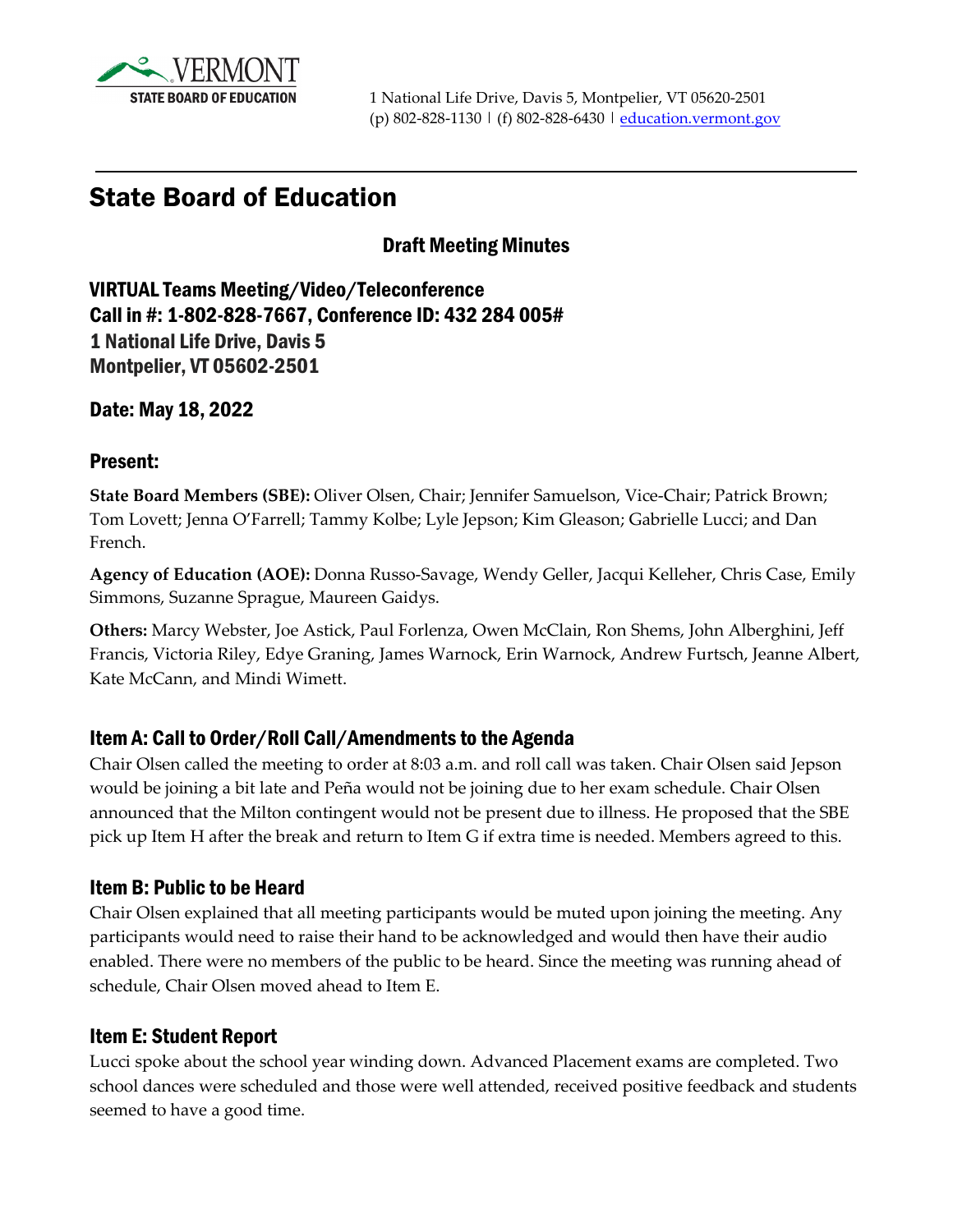## Item B: Public to be Heard (continued)

Joe Astick, Director, Maplehill School: explained that Maplehill School is a special education school, serving ages 12-22 and they want to extend their license to 4-6<sup>th</sup> graders. This has been part of their strategic plan and they have a site, staff, and students and all are excited. They are awaiting the timeline for approval. He wanted to bring this to the attention of the SBE and ask for help/guidance in preparing for 4-6<sup>th</sup> graders this fall.

Chair Olsen addressed the process for independent school approval and the existing backlog of approvals. He explained that the approach is prioritizing new approvals over renewals because there is an impediment to operating under the new parameters. The AOE needs to go through its internal process that culminates in a recommendation that comes to the SBE for action. There is a subcommittee, chaired by Lovett, that will review and bring a recommendation to the full SBE for action. As soon as the AOE makes a recommendation, the SBE will be able to address this without any undue delay. Astick asked about the timeline for approval. Astick thanked the SBE for their service. Secretary French estimated that a recommendation on this would be ready in about 2 months.

## Item C: Review & Approve Meeting Minutes from April 20, 2022 Meeting

Samuelson moved to approve the April 20, 2022 meeting minutes; Lovett seconded. There was discussion on inserting the word "union" on page 2, third sentence, under "Preliminary Discussion with Lincoln" and adding "/school district" as well. Samuelson moved to accept minutes with this edit; Kolbe seconded. There was no further discussion. The motion passed.

## Item D: Board Announcements

Samuelson said the Rule 2200 series was approved by the Legislative Committee on Administrative Rules (LCAR) and all provisions outside of Act 173 became effective May 10, 2022. All provisions that pertain to Act 173 will go into effect July 1, 2023. Gleason said that Peña's last meeting will be in June; expect some outreach on that topic including a resolution. Chair Olsen spoke about correspondence with an independent school in Ludlow. They have been making inquiries about the status of their application and they have been advised about the process. They are requesting an expedited approval but, until the AOE gives a recommendation, it is outside the SBE's purview. SBE members have been copied on that correspondence.

### Item F: Update on H.727, an act relating to the exploration, formation, and organization of union school districts and unified union school districts

Chair Olsen gave a brief update on  $H.727$  and explained that it is a major overhaul of Chapter 11 of Title 16 – the unification of school districts, operation of union school districts, and process for communities to withdraw from union school districts. He reviewed how the legislation worked its way through the legislature. Gleason spoke about how this legislation will provide a clear roadmap and is a big body of work that has been contemplated for years and will be welcomed by the field. Chair Olsen said this legislation with respect to the withdrawal process should it be signed into law, will be a big improvement over what the SBE has dealt with in navigating this process. Several gaps were identified, and this new process offers much-needed clarity.

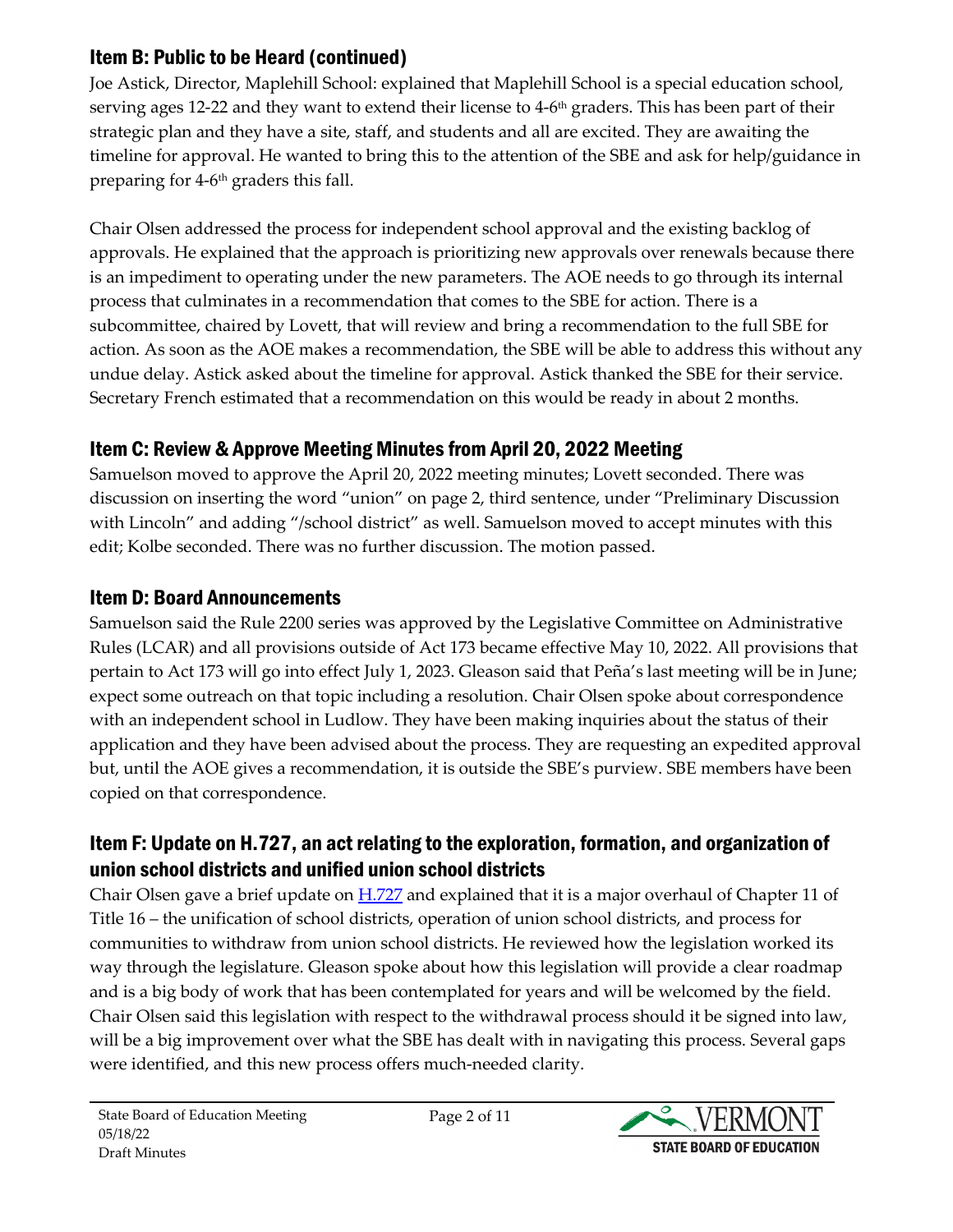Russo-Savage discussed [her memo to the SBE,](https://education.vermont.gov/document/edu-state-board-item%20f-memo%20on%20h727-05-18-22) and said sections 1-3 of the act were mostly noncontroversial. Most of this is existing law or practice and repeated so that the same information is put forward twice: once for unified union school districts and once for union high school/union elementary school districts because there are some differences between the two. The legislature spent the most time on sections 4 through 7, ongoing withdrawal actions. There are four separate sections that pertain to four separate districts because each is in a different stage in the withdrawal process and needs to be addressed differently. The summary identifies towns that the section applies to because the legislators were very open in discussing the bill as it related to a specific town. Chair Olsen clarified that the legislation does not name specific towns, but instead identifies specific criteria that must be met. All provisions in this bill become effective on the date of the Governor's signature.

There was discussion on seniority of employees and impact on districts, provision to work out a memorandum of understanding (MOU) to address seniority issues, sections 4-7 being crafted uniquely to specific circumstances and will not apply if towns fall outside these parameters, SBE not having authority to override the vote of an electorate, deficiencies in existing § 724 have forced the SBE to be creative, recourse for those who are affected by the moratorium, moratorium on closures intending to create space for thoughtful process, origins of withdrawal actions stem from concern of local school closures, and the annual report will inform the legislature in addressing guardrails or future needs for legislation.

### Item G: Lincoln Withdrawal

Chair Olsen asked Lincoln representatives to introduce themselves prior to speaking on this topic. Forlenza introduced himself, Jim Warnock, Jeanne Albert, Andrew Furtsch, Erin Warnock, Owen McClain, Torey Riley, Ron Shems. They thanked the SBE and said they supported the draft [motion to](https://education.vermont.gov/sites/aoe/files/documents/edu-state-board-item%20g-memo%20on%20draft%20motions%20for%20lincoln%20withdrawal-05-18-22_0.pdf)  [approve Lincoln's withdrawal from MAUSD.](https://education.vermont.gov/sites/aoe/files/documents/edu-state-board-item%20g-memo%20on%20draft%20motions%20for%20lincoln%20withdrawal-05-18-22_0.pdf) Chair Olsen asked for clarification on who McClain was representing. McClain said there is no space between the Town of Lincoln and Save Community Schools (SCS) group with regard to their position on withdrawal. Shems indicated that they worked together on [the letter to the SBE](https://education.vermont.gov/document/edu-state-board-item%20g-letter%20from%20mcclain%20to%20sbe%20re%20lincoln-05-18-22) and it is submitted on behalf of both (Lincoln and SCS).

Chair Olsen spoke about deficiencies in §724 and that it is silent on who is authorized to speak and explained that that the SBE is relying on towns identifying folks as self-selected representatives in the absence of statutory guidance. He explained the process and explained that the SBE heard from Lincoln in April and there were gaps in the information (regarding evidence of capacity). The SBE recently received further evidence that provides additional information on this issue. Under current law, there is no timeline established for the SBE to complete the review process, and this item was added to the day's agenda at the request of the self-selected representatives from Lincoln, through their attorneys. The request is for the SBE to expedite the review process and that is the charge for the meeting, but much of the material was received on short notice just before the meeting. He said the SBE is not obligated to make any decision today. He said the SBE is cognizant of legislation that will come into force soon and said he wouldn't want to create the appearance that the SBE was on its own motion expediting this process under current law as a way of circumventing the intent of the legislature, especially in respect to section 6 of H.727. He noted that, if the SBE acts, Lincoln is going to be deprived of special privileges that would otherwise be granted as part of H.727. It is not

Page 3 of 11

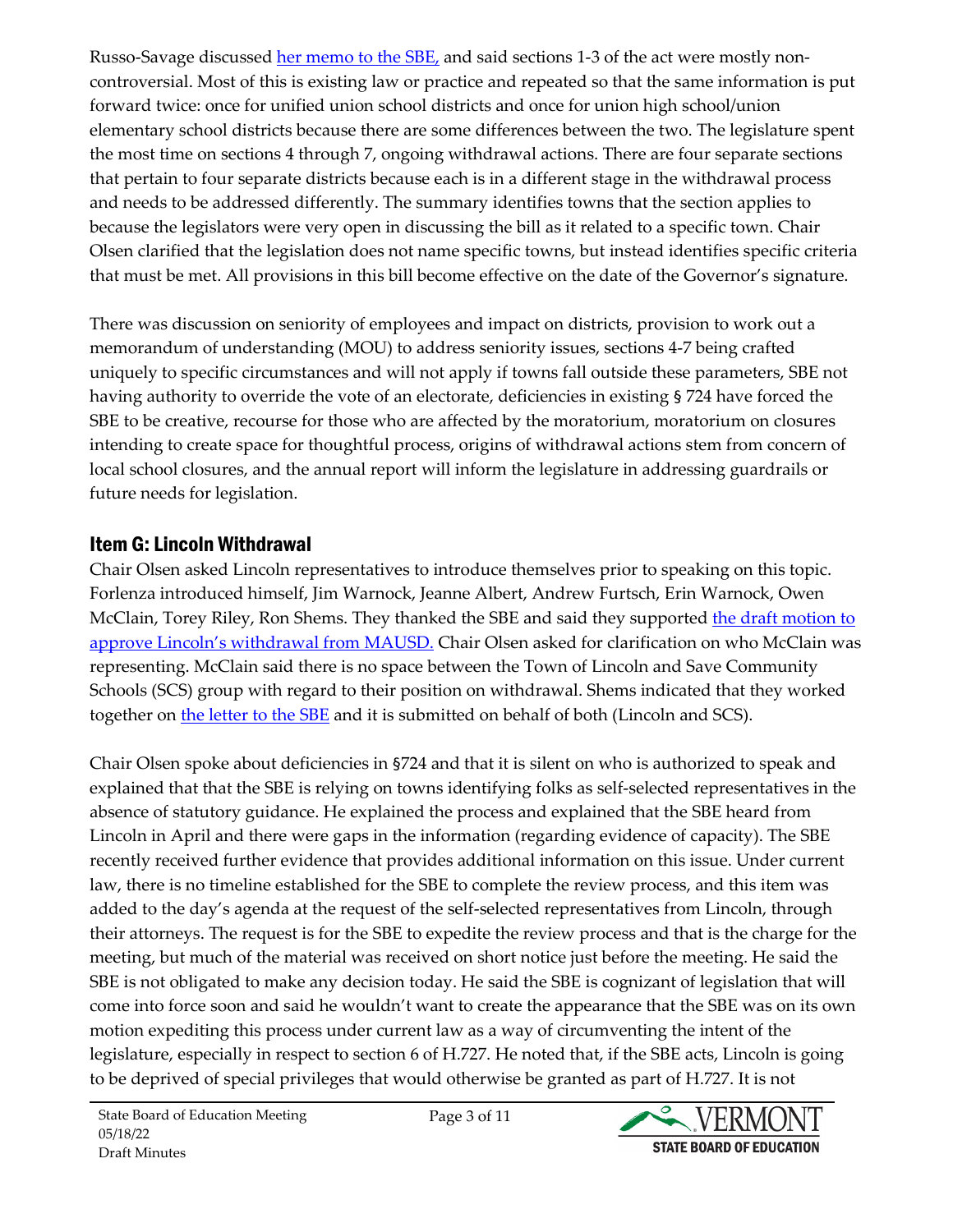advisable for the SBE to rush into a decision. He emphasized that this item is on the agenda at the request of Lincoln, through its attorneys, and it will be considered under current law, not future law and that is the basis of the draft motion. He asked if that was clear to Shems and McClain.

Shems said it was clear; Lincoln is well underway in this process and has made significant investments in this. A timeline was provided by Forlenza that indicates steps and a tight timeframe. McClain said he agrees that Lincoln is asking the SBE to act under current law and understand that, if withdrawal is approved as drafted in the motion, then they would proceed without the process contemplated in section 6 of H.727. McClain clarified that they are not asking for expedited review to the extent that the SBE could act and deny withdrawal and also remove Lincoln from the specific provisions of section 6 of H.727. The only action to be taken is to approve Lincoln's withdrawal; any other decision would not constitute taking action today. Chair Olsen explained that SBE doesn't have the authority to grant approval with the additional provisions set forth in the proposed amendments to Sec. 6 and asked if McClain concurred with that. McClain said his attempt to draft a motion was an attempt to meet the SBE halfway for a successful withdrawal with a practical way forward and said he didn't want to give a legal opinion. He said he looks forward to working with the SBE on a successful withdrawal and entirely supports approval of the withdrawal today based on the motion that has been drafted by AOE at the SBE's request (which does not contain the condition of following the process under Sec. 6.) McClain said he agrees that the SBE has the authority to authorize withdrawal without that condition.

Chair Olsen said the SBE will move forward under current law, consider evidence submitted, and the SBE will have the opportunity to ask questions. He asked for a motion. Gleason asked for information from Lincoln on what it sent prior to the meeting, before hearing a motion. Chair Olsen agreed.

There were questions/discussion on capacity of nearby schools, the difference in evidence provided [by Lincoln](https://education.vermont.gov/document/edu-state-board-item%20g-exhibit%201%20to%20mcclain%20letter-05-18-22) with the table and written assurances from superintendents, the group understanding that, if Lincoln cannot sustain an elementary school, the district might have to tuition all K-12 students, this group has been very conscious of this over the last 2 years, transparency with Lincoln residents and neighbors, keeping focused on current law, not speculating on pending legislation, considerations regarding compliance with other laws (universal school meals, PCB testing, transportation, special education, etc.), supervisory union (SU) designation to be made in September 2022, SU assignment, Lincoln's intent to create a mountain supervisory union with Ripton, capacity for nearby schools to absorb Lincoln students if needed, and the purpose of Lincoln's report and that Lincoln does not need to demonstrate that they can operate a K-6 school as a prerequisite to the SBE granting its request for withdrawal.

Chair Olsen asked for clarification on whether Lincoln would be back before the SBE asking for unilateral placement in another SU against the SU's wishes. Shems said Lincoln has benefitted from expertise and has taken extra steps to be withdrawn and that should not be held against them. He offered that there were representatives available who could speak to Lincoln students attending schools that meet EQS.

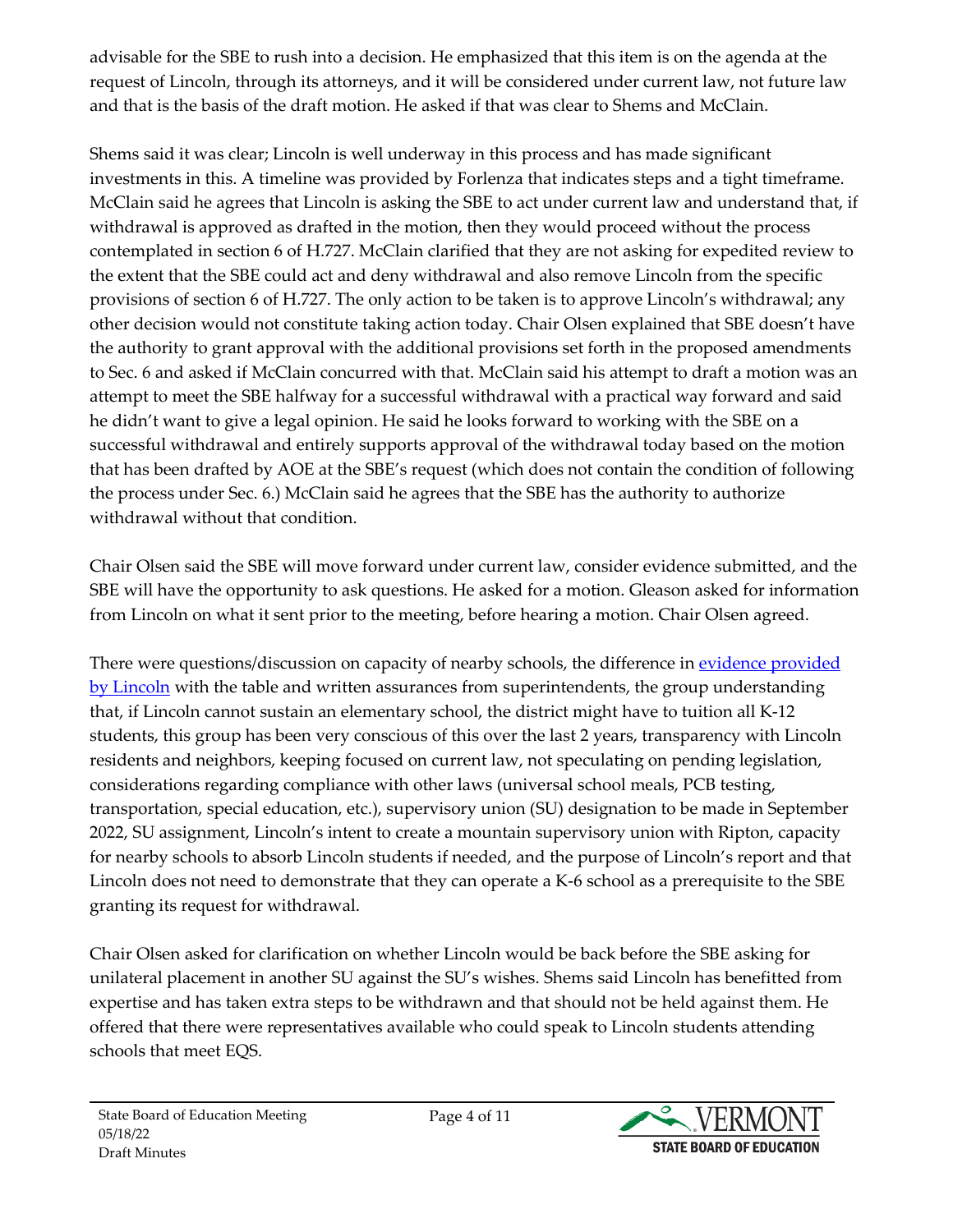There was continued discussion on projecting enrollment for Lincoln, available capacity of nearby schools to absorb Lincoln students  $(Exhibit 1)$ , meeting requirements of EQS 2113  $(Exhibit 2)$ , clarification on Lincoln operating their own school, plan for coordinating and serving students with special needs, costs associated with being a stand-alone SU, Lincoln sustaining a school that upholds the Education Quality Standards (EQS), the role of the school board/superintendent and its oversight of principal and teachers, and board and superintendent responsibilities.

Chair Olsen recessed discussion on Lincoln until 10:30 a.m. and moved onto Item H.

## Item H: Mount Mansfield Unified Union School District (MMUUSD) Governance Update

Gleason introduced John Alberghini, superintendent, MMUUSD and Edye Graning, chair of MMUUSD and said she found their work inspiring. They unified early on, and all share the same unified high school and have been able to bring to fruition some opportunities. They will share these opportunities as well as some challenges. Alberghini referenced his presentation titled, ["MMUUSD](https://education.vermont.gov/document/edu-state-board-item%20h-mmuusd%20governance%20update-05-18-22)  [Governance Update."](https://education.vermont.gov/document/edu-state-board-item%20h-mmuusd%20governance%20update-05-18-22)

Graning spoke about starting the process over 10 years ago and said it was a long process that concluded in 2019. They have 5 towns that merged. The district was originally 8 schools and now have 7 schools with some space available. They had 9 different school boards, with sizes ranging from 80 to 1,00 students. They now have 2,600 students. Alberghini spoke about the unification experience and said it was long and made the district stronger. He shared some outcomes: 1) ability to effectively coordinate and implement common initiatives (anti-bias/racism work, literacy, multi-tiered systems of support, etc.); 2) share staff and resources and move resources (personnel and physical resources); 3) mobility of teachers and staff which has been good for morale; 4) improved coordination of facilities which results in better schools and improved efficiency; and 5) intentionality around resource equity. He said he cannot imagine not being unified through COVID-19; it was so important for streamlined, effective crisis communication.

Graning said when this process started, they had 45 volunteer board members and that can be very difficult for administration. They now have 15 volunteer board members. This reduction allows for more teaching and learning for administrators and not managing a school board. This has helped with common goals and policies across schools. The board is focused on policy, accountability, outcomes, budgets, and equity. They worked hard to manage the budget to maintain low tax rates for all communities. Alberghini said over the last 4 years, the district tax rate has gone down \$1.36 and has been relatively flat. He is proud of his school systems and that there are people who want to work together. Unification has improved and strengthened the culture of staff and with less money spent on negotiations, more is available for students, professional development and learning.

There was discussion on hurdles to unification. The biggest obstacle was fear of loss of individuality/autonomy. Additional opportunities that resulted from unification were language immersion, repurposing of buildings for PreK, school choice within the district, transportation, determining representation to ensure all voices are heard, and governing the district to benefit all students.

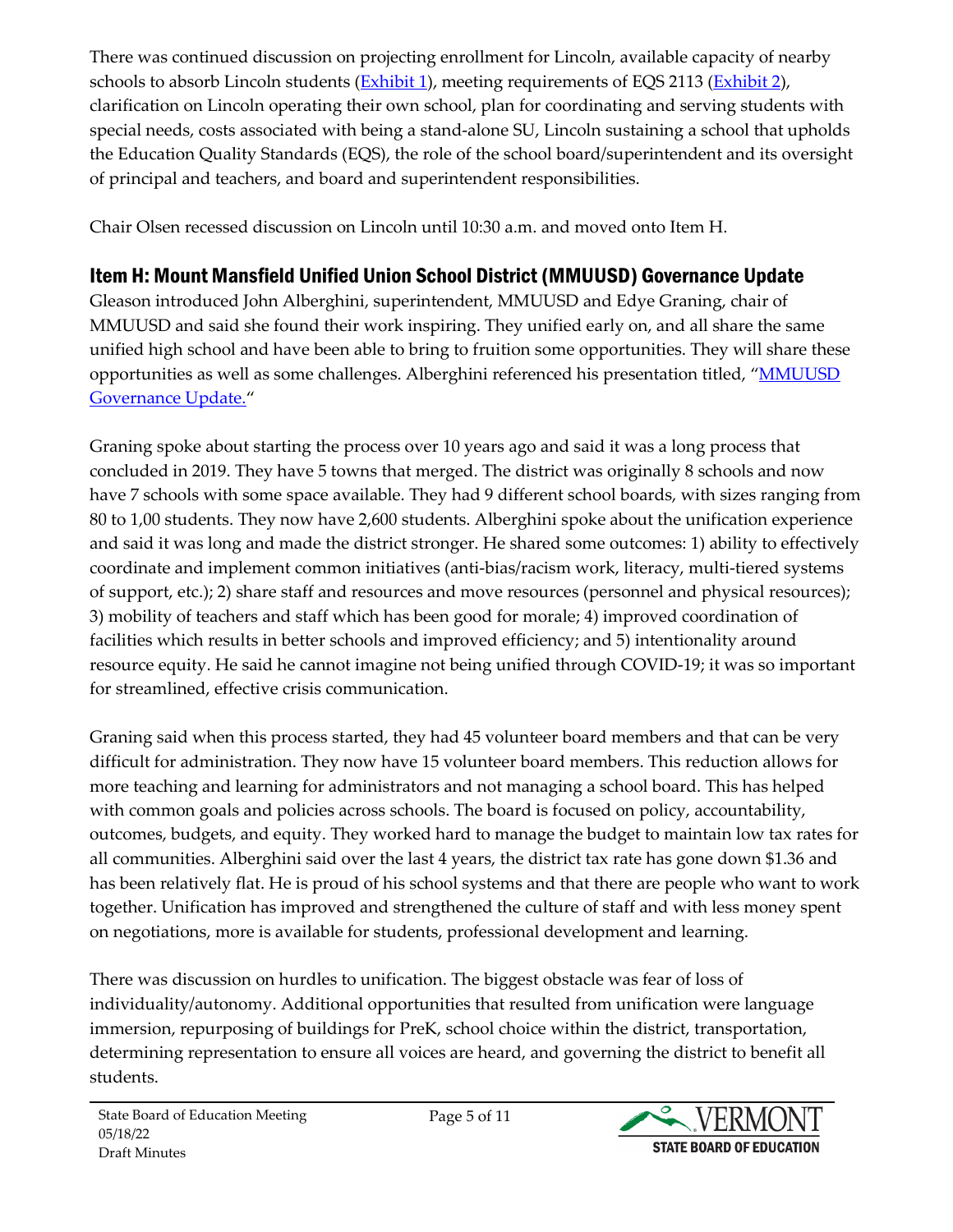## Item I: Milton – Diversity, Equity & Inclusion (DEI) Update

This discussion was postponed due to illness of presenters.

## Item G: Lincoln Withdrawal (continued)

Chair Olsen recapped the issue and pointed out that information provided at the April meeting indicated that Lincoln would be operating an elementary school. Therefore, the SBE's focus was on understanding how that elementary school would meet EQS – and one of the standards, incorporates by reference all the federal entitlements and under Vermont state law necessitates a SU/SD construct. The SBE is asking questions directly relevant to the finding of the proposed elementary school that Lincoln said it would be operating. Until yesterday, there was still missing information. He also noted reference to the precedent with Ripton and reiterated that the SBE is operating under current law and there is limited guidance under that.

Gleason expressed concern with staffing to operate Lincoln School and the statewide crisis for the education workforce. She said that, under existing law, it is irresponsible to consider this request at this time. She said she is not sure if the electorate understood what they might be foregoing if they would still want a rapid response, rather than waiting for H.727 to be signed into law.

Chair Olsen asked members to consider this request under current law and to confine questions, considerations, and decisions to current law and not make speculations about future law.

There was discussion on Lincoln factoring in considerations for staff, Lincoln hiring a consultant with education business office experience, what is best is individualized by communities, level of trust that community's needs/wants are appropriately represented, having a budget for staff is different from being able to hire staff, Lincoln's strategies for recruitment/hiring, Lincoln as a destination school with veteran staff, Lincoln's transparency with the community is extensive, and Lincoln's recognition that the harder work lies ahead of them.

Chair Olsen took a straw poll of SBE members as to whether they needed more information or if they have sufficient information to make an affirmative decision today on the draft motion. There was discussion on the double bind of addressing this under current law in anticipation of future law, SBE's authority on SU assignment in September, and being prepared to vote in the affirmative so as to not create confusion with a negative vote. Kolbe asked the councilors to confirm that they understand the risk of voting on this today under current law and the risk to their clients and forfeited opportunities that might have otherwise been available if they delayed taking a vote today. Shems said he believes the town is fully aware of the action to be taken today and confirmed his understanding. Gleason stated the three losses of protection: no option to change operational date, no protection from school closure and no off-ramp option. McClain said his client has been advised that section 6 will not apply if the SBE votes affirmatively today. Forlenza said existing and anticipated law was explained to the Selectboard last night and the Selectboard agreed to give up those options and move this forward.

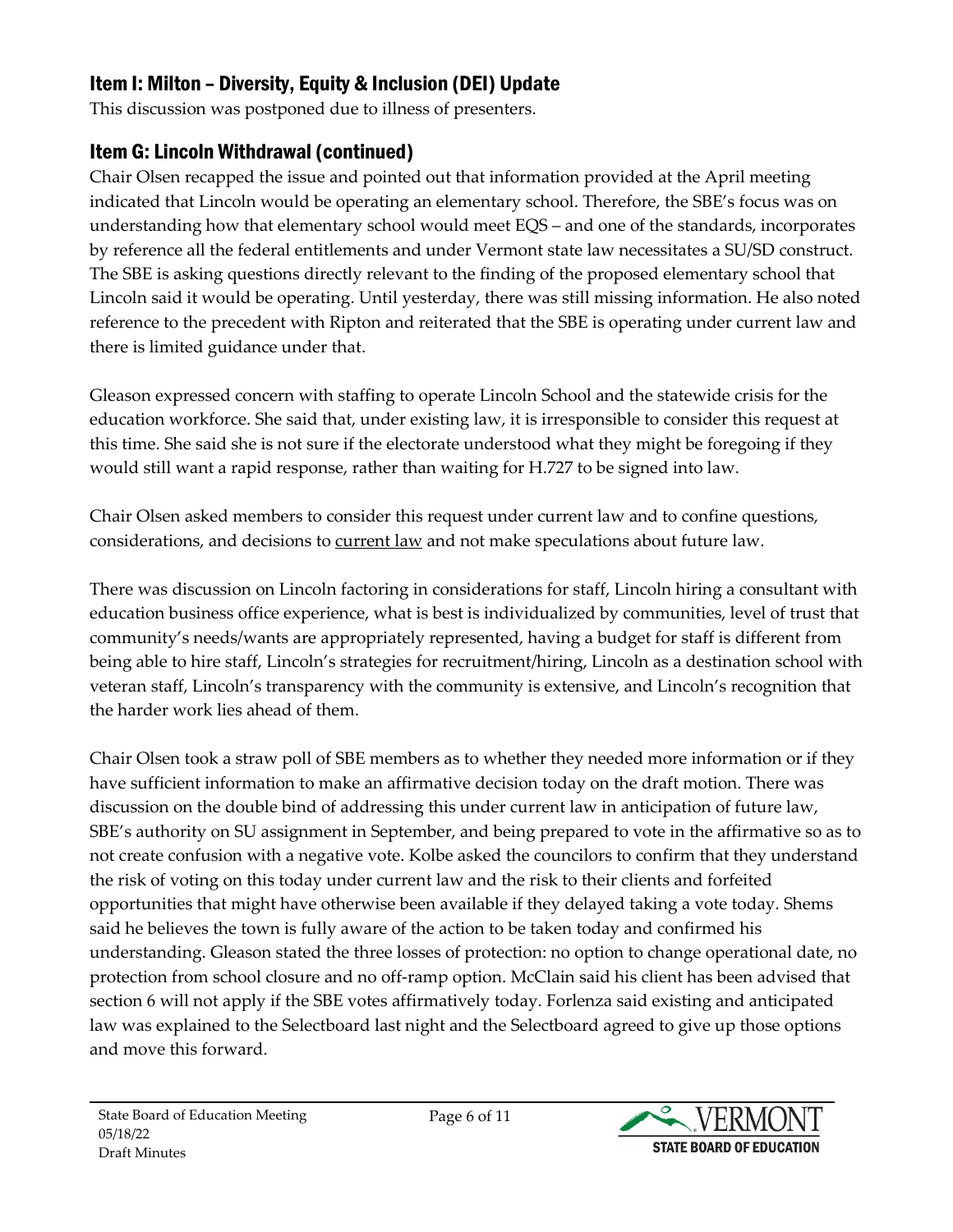There was discussion on aggressiveness of [timeline,](https://education.vermont.gov/document/edu-state-board-item%20g-lincoln%20timeline-checked-05-18-22) affirmative vote today locks in a timeline of golive in July 2023, it was clear that risk is acknowledged and understood, Lincoln confidently wanting to move ahead, meeting EQS and other SBE rules, concern and uncertainty that Lincoln is on a sustainable path, tuition and revenue, potential for funding formula putting pressure over years on the elementary school, interest in supporting partnerships that would be sustainable, affirmative vote limits options for Lincoln, hard work does not have the necessary components to make it successful.

Chair Olsen took a straw poll; it indicated two no votes, Gleason and Jepson. Olsen stressed that scheduling this discussion and vote for today could be perceived as the SBE trying to short-circuit the process, take rights and special considerations away from the voters of Lincoln, and act derisively toward the General Assembly. He reiterated that this was only being taken up for a vote at Lincoln's request and with a threat of potential litigation. He acknowledged the potential offense to the General Assembly and said that is not the SBE's intent. He asked Lincoln to confirm that their proposal is to come back with a plan for a SU with Ripton at the September meeting and that there is no deviation from that plan. Forlenza confirmed that is the plan.

Samuelson moved that:

- 1. Based on the information provided by the self-selected representatives of Lincoln to both the State Board and the Lincoln voters, and in reliance upon the written assurances of the attorneys representing the Lincoln representatives and the Town of Lincoln that "sufficient information has been presented to demonstrate" compliance with 16 V.S.A. § 724 as it existed when the representatives initiated the withdrawal action ("Former § 724") and that the Lincoln representatives have met the "only standard" required by the Former § 724, the State Board of Education FINDS that if it reconstitutes the Lincoln School District for prekindergarten through grade 12 effective on July 1, 2023, the students living in Lincoln "will attend a school that is in compliance with the rules adopted by the State Board pertaining to educational programs" in the 2023-2024 academic year, including rules related to education quality standards and to other state and federal laws.
- 2. The State Board of Education therefore APPROVES the request of the Lincoln voters to withdraw from the Mount Abraham Unified School District ("MAUSD") pursuant to the Former § 724.
- 3. The State Board of Education DECLARES that the withdrawal of Lincoln from the MAUSD shall be fully effective on July 1, 2023.
- 4. The State Board of Education DECLARES:
	- a) That the Lincoln School District is hereby reconstituted as a prekindergarten through grade 12 school district.
	- b) That the Lincoln School District shall assume sole responsibility for the education of its resident students in prekindergarten through grade 12 on July 1, 2023 and that, until such time, the MAUSD, as a school district and a supervisory district shall continue to be responsible for the education of all students residing in Lincoln.

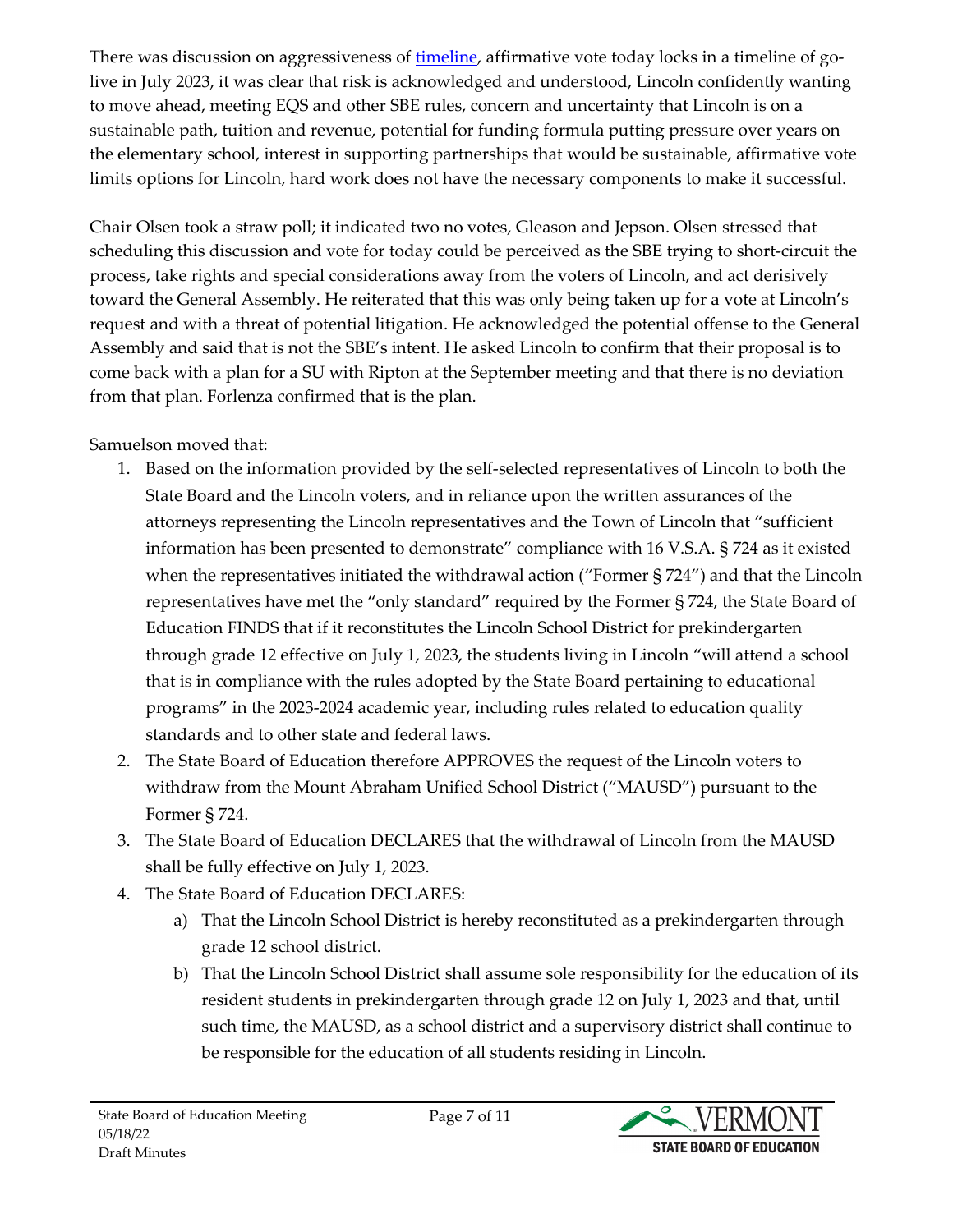- c) That, between **May 18, 2022** and **July 1, 2023**, the Lincoln School District shall exist exclusively for the purpose of taking all steps necessary for the district to assume sole responsibility for the education of Lincoln students in a manner that meets education quality standards and all other state and federal laws on July 1, 2023:
	- i. **Election of School Board Members.** The Secretary of State calls a special election at which the Lincoln School District voters elect school board members pursuant to 16 V.S.A.  $\S$  424(c).
	- ii. **Negotiation of Financial Agreement.** The Lincoln School Board and the MAUSD Board negotiate and finalize the proposed financial details of withdrawal pursuant to the Former § 724(c).
	- iii. **Approval of Financial Agreement.** The voters residing in *each non*-withdrawing town within the MAUSD vote to approve the negotiated financial arrangements pursuant to the Former § 724(c).
	- iv. **Budget for Fiscal Year 2024.** The Lincoln School Board prepares a proposed Fiscal Year 2024 budget, the district's first year of operations, and the voters of the district approve a budget for that year.
	- v. **Supervisory Union Services.** The Lincoln School Board prepares for the provision of supervisory union services to the Lincoln School District as determined pursuant to paragraph 5 of this motion.
	- vi. **Other Transitional Activities.** The Lincoln School Board takes all other actions necessary to transition to full operations on July 1, 2023, including any actions pursuant to 16 V.S.A. § 1804 or otherwise that are necessary to address the collectively bargained rights of employees of the MAUSD, the former employing entity.

d) The Lincoln School District shall not be entitled to administrative or other services from the MAUSD, as supervisory district, until such time as the State Board makes a determination of supervisory union boundaries.

- 5. In connection with the provision of supervisory union services to the Lincoln School District:
	- a) The State Board of Education **INVITES** the representatives of the Lincoln School Board to attend the State Board's regular **September 2022** meeting to present its proposals regarding the provision of supervisory union services, including those necessary to meet education quality standards and other state and federal laws, and to answer State Board questions.
	- b) The State Board of Education **NOTIFIES** all interested parties of its intent "to review [supervisory union boundaries] on its own initiative" pursuant to 16 V.S.A. § 261(a) at its regular **September 2022** meeting, at which meeting it will decide whether to:
		- 1. Assign the Lincoln School District to an existing, multi-district SU;
		- 2. Create a new SU that includes the Lincoln School District and one or more other town school districts and/or union school districts; or
		- 3. Designate the Lincoln School District as a supervisory district in order to provide its own supervisory services.

Lovett seconded the motion. There was discussion. Gleason said she would be voting no and said part of the interest in expediting this process is to allow for the election of a school board to make big

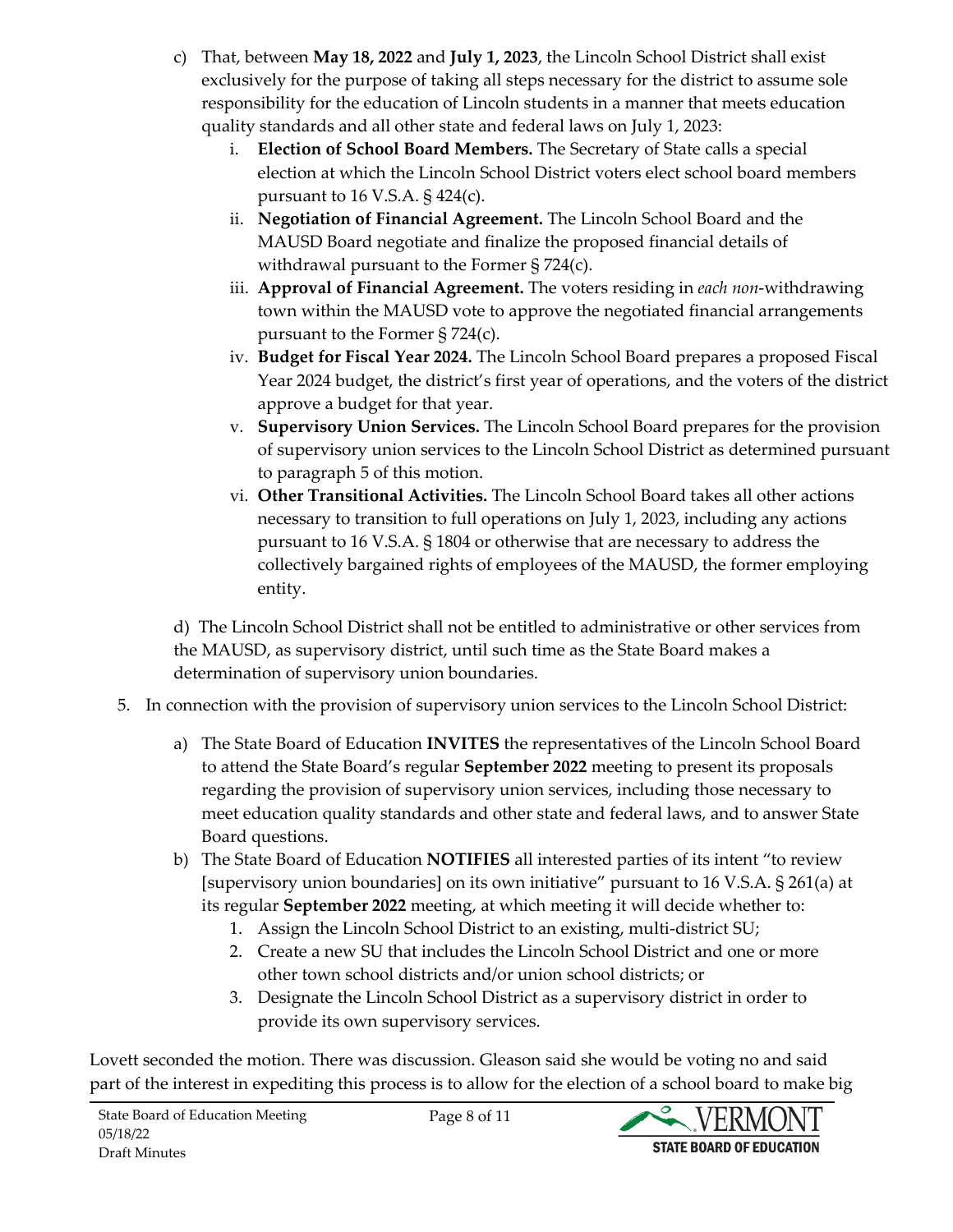decisions. She continued that the SBE is being threatened/forced to take action that seems to do an end-run around legislative intent by the self-selected representatives of Lincoln. She added that she was uncomfortable and could vote differently had this been considered in June. Chair Olsen said the findings are based on the evidence received the previous day, specifically, that there would be a place to send students outside of Lincoln K-12. He said that this should not and must not be interpreted as any finding whatsoever that the Lincoln school will meet EQS. His perspective is that they do not have all the answers/sufficient evidence but that is not the basis of today's decision. Chair Olsen asked for a roll-call vote. The vote passed 4:3. Yeas: Kolbe, Samuelson, O'Farrell, Lovett. No: Brown, Jepson, Gleason.

Samuelson moved that pursuant to 16 V.S.A. § 724(c) as it existed when the self-selected representatives of Lincoln initiated the withdrawal action, the State Board of Education:

> **1. FINDS** that "it is in the best interests of the State, the students, and the school districts remaining in the unified union school district that the [Mount Abraham Unified School District] continue to exist," and

**2. DECLARE**S that "the [Mount Abraham Unified School District] shall continue to exist despite the withdrawal of [Lincoln as a] member."

Jepson seconded. There was discussion on having members of that school district join the SBE in June before a vote. Chair Olsen asked Russo-Savage if there was an issue with waiting. Russo-Savage said there would be no problem and it would be fine to ask them how they would proceed without Lincoln as a member. Samuelson withdrew her motion.

Chair Olsen acknowledged Lincoln's work and expressed appreciation for them hearing the SBE's concerns and for taking responsibility for the associated risks. Lincoln representatives thanked the SBE.

### Item J: Presidential Awards for Excellence in Mathematics and Science Teaching (PAEMST)

Chair Olsen introduced Kate McCann. She is a math teacher at U-32, and the statewide coordinator for the math portion of the Presidential Award for Excellence in Mathematics and Science Teaching. These awards are the highest honors bestowed by the US government, specifically for K-12 science, technology, engineering, mathematics and/or computer science teaching. She gave background on this award and said the President may recognize up to 108 exemplary teachers each year. This year, Vermont's finalist is Mindi Wimett from White River Valley Middle School.

Wimett thanked the SBE and said she teaches  $6<sup>th</sup>$ ,  $7<sup>th</sup>$ , and  $8<sup>th</sup>$  graders and has taught for 19 years. She loves teaching math and her goal is to have kids not hate math. She had a colleague who encouraged her to apply for this award and she pursued it as a reflection process and found the process very positive and rewarding. She said she was honored to be recognized. There was acknowledgement and appreciation of Wimett's work over the last two challenging years and discussion on what she discovered in the reflection process and the importance of middle school teaching.

Chair Olsen offered a resolution:

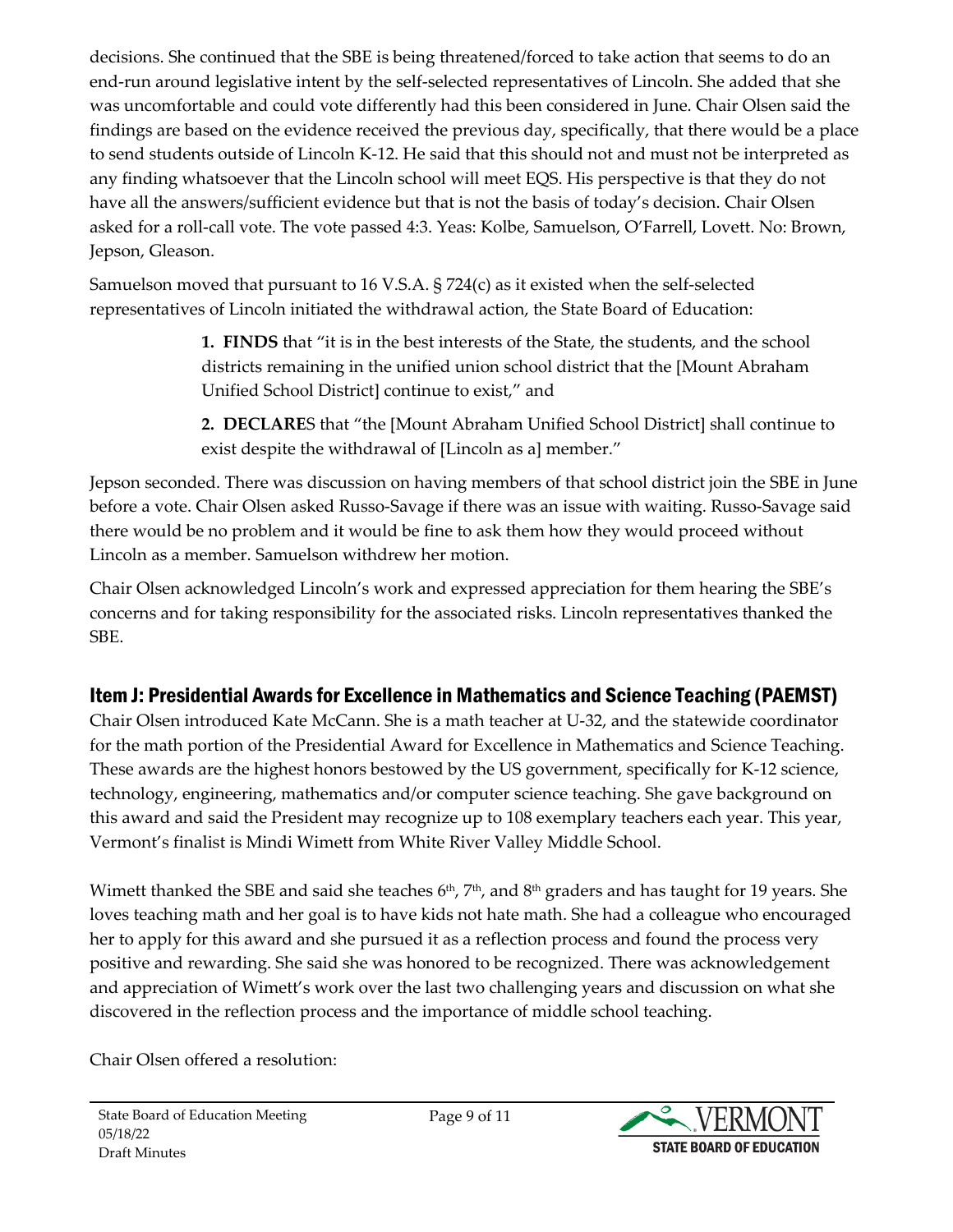*This is a resolution celebrating Mindi Wimett of the White River Valley Middle School as a 2022 Vermont finalist for the Presidential Awards for Excellence in Mathematics and Science Teaching.* 

*Whereas Mindi Wimett is an outstanding teacher of 6th - 8th grade math at White River Valley Middle School in Bethel;* 

*Whereas she is a graduate of the Vermont Mathematics Initiative with a Master's of Education in Curriculum and Instruction;* 

*Whereas her success in the classroom has proved to be an invaluable resource in her role as a multi-year presenter for Middle Grades Collaborative;* 

*Whereas she played a vital leadership role in merging the former South Royalton School and the Whitcomb School following Act 46;* 

*Whereas Mindi is described by her peers as "the mentor we all need to support our digital dreams in our classrooms"; and*

*Whereas Mindi has been selected as the 2022 Vermont finalist for the Presidential Awards for Excellence in Mathematics and Science Teaching, a prestigious award that recognizes her contributions as a teacher of mathematics in Vermont;* 

*Now therefore be it resolved by the Vermont State Board of Education, that Mindi Wimett be acknowledged, recognized, and honored for her exemplary career as a public-school mathematics teacher and be it further resolved that the State Board of Education celebrates the recent accomplishments of this amazing teacher and offers its best wishes for her continued success.* 

Brown moved and Lovett seconded. There was no discussion. The resolution was adopted by unanimous vote. Chair Olsen thanked Wimett and McCann and said he would like to make this a recurring feature for the SBE.

Chair Olsen suggested delaying Item K until the next meeting and deferred to Secretary French on Item L. Secretary French said he would like the SBE to act on Item L today and said it is a straightforward request/recommendation.

### Item K: Update on Pupil Weighting

Postponed due to time constraints.

## Item L: Alternate Assessment Request for Proposal (RFP) Update

Secretary French referenced his **[recommendation action for a three-year contract](https://education.vermont.gov/document/edu-state-board-item%20l-alt%20assessment%20rfp-05-18-22)** and explained that the AOE went out to bid and is recommending a contract with Cognia. He highlighted the fiscal implications (significantly lower costs), and that significant stakeholder involvement was behind the decision-making process. Kolbe said she met with AOE representatives and offered that this platform includes a suite of professional development tools and the opportunity to align programming. There was discussion on cost and savings.

Chair Olsen offered a motion that the State Board authorize the Secretary to, on its behalf, award a three-year contract, with the possibility of two one-year extensions, to develop and implement statewide summative assessments of ELA, Math, and Science for students with significant cognitive disabilities (aka, alternate assessments) to Cognia, pursuant with the requirements set forth in federal